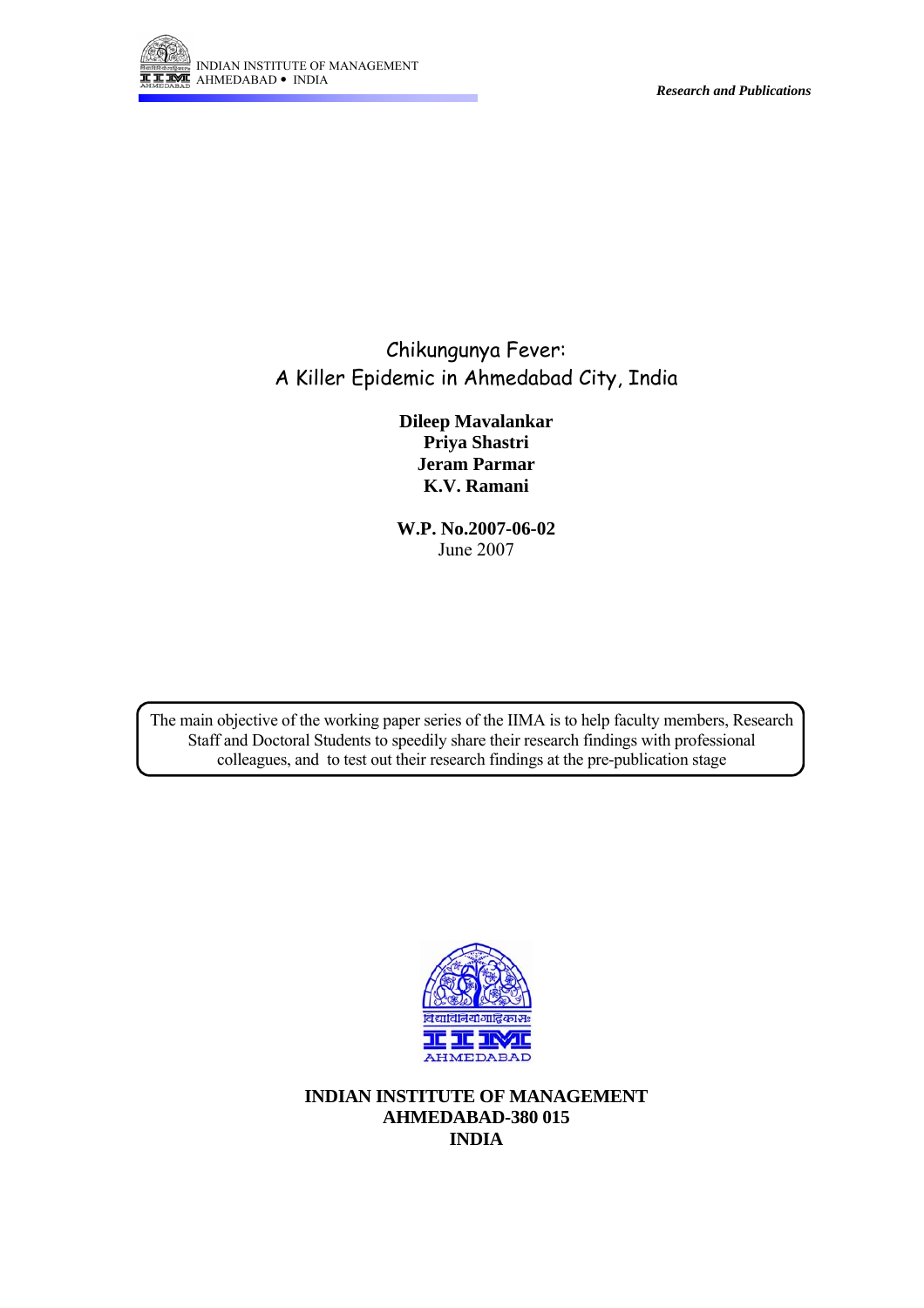## Chikungunya Fever: A Killer Epidemic in Ahmedabad City, India

(An epidemiological study using vital registration data)

 Dr. Dileep Mavlankar. Professor, Public Systems Group Indian Institute of Management Vastrapur, Ahmedabad 380015 Email: [dileep@iimahd.ernet.in](mailto:dileep@iimahd.ernet.in)

Priya Shastri Research Associate Center for Management of Health Services Indian Institute of Management Vastrapur, Ahmedabad 380015

Dr. Jeram Parmar Project Associate Center for Management of Health Services Indian Institute of Management Vastrapur, Ahmedabad 380015

> K.V. Ramani Professor, Public Systems Group Indian Institute of Management Vastrapur, Ahmedabad 380015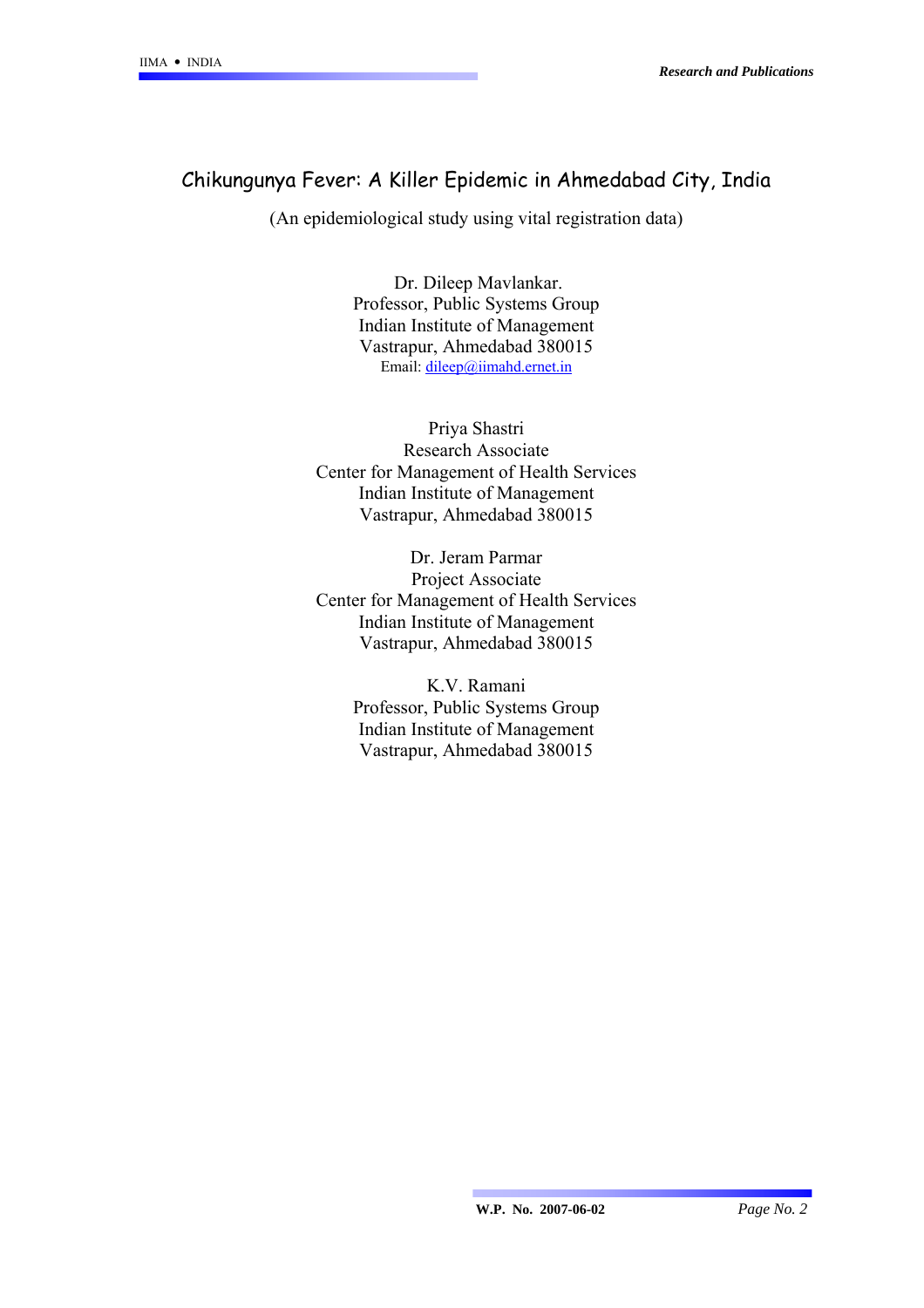### **Abstract**

### *Background*

*The Chikungunya virus is an alphavirus native to tropical Africa and Asia and is transmitted to humans by the bite of infected Aedes mosquitoes. The symptoms of Chikungunya include sudden onset of fever, severe arthralgia, and maculopapular rash. Thirty percent of the population on the French Réunion Island was afflicted with Chikungunya in the past year. They reported 237 deaths. India on the other hand reported 1.39 million cases of Chikungunya but no deaths.* 

### *Methods*

*Mortality data from 2002-2006 was obtained from the Ahmedabad Municipal Corporation (AMC). Actual mortality rate of 2006 was compared to the mortality rate of 2002-05 and its statistical significance tests were carried out.* 

### *Findings*

*Mortality data obtained from the Ahmedabad Municipal Corporation (AMC) suggests that 3112 excess deaths occurred in August-November (epidemic period) compared to the average deaths in the same months during the previous four years. These differences in deaths were found to be highly statistically significant. A peak in excess mortality is seen in the month of September when 1489 additional deaths were recorded. Case fatality rates for Ahmedabad also turn out to be much higher than that of the Reunion Island.* 

### *Interpretation*

*The Chikungunya epidemic was raging when the excess deaths occurred. There were no other adverse events or other epidemics that took place could explain this excess mortality. Government authorities, WHO and other international public health agencies should take these findings of excess mortality seriously and investigate into this occurrence of excess deaths to understand this reemerging disease and prevent future epidemics and mortality.*

**Key words:** Chikungunya, Mortality, India, Epidemic, Infectious Disease.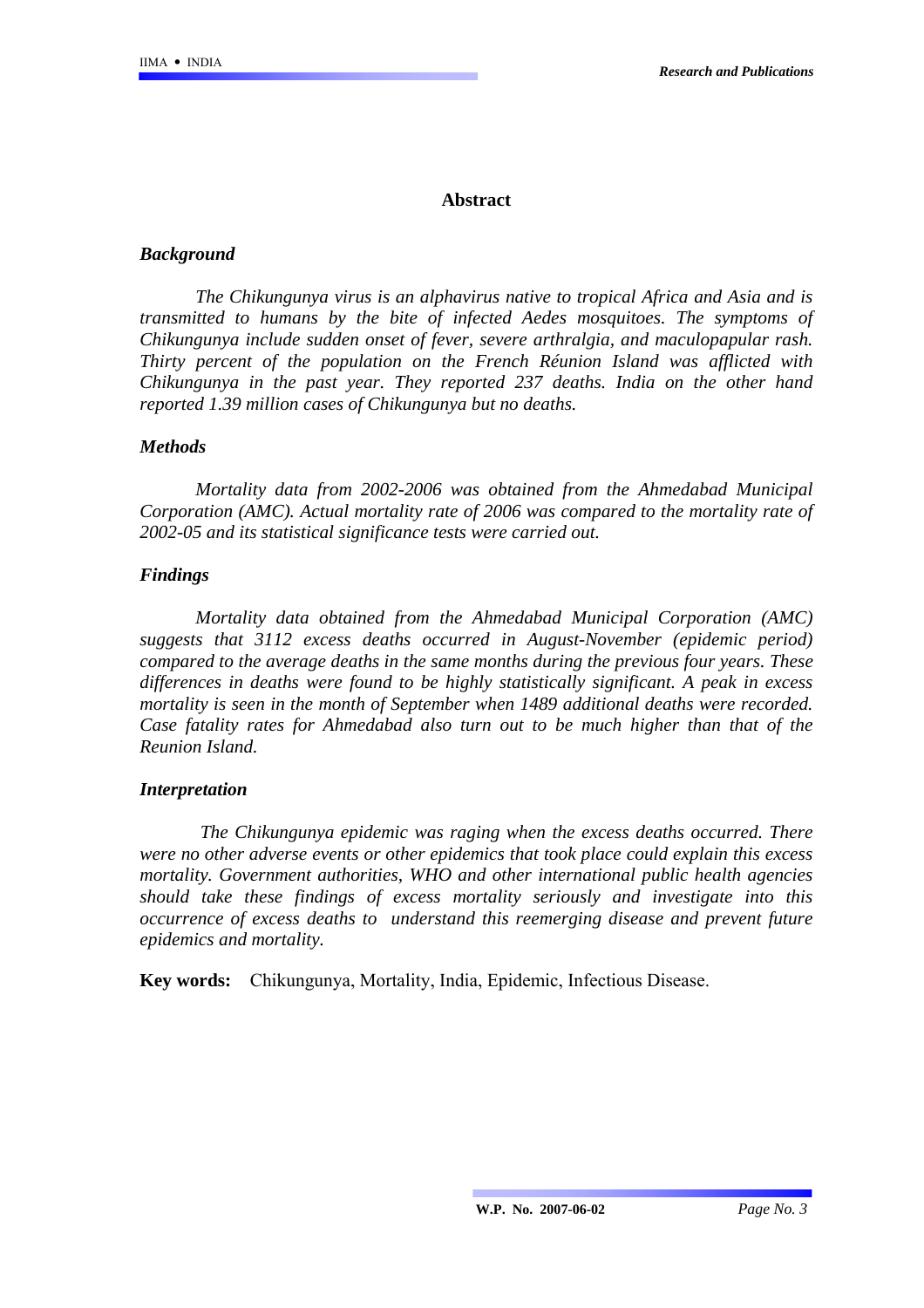# Chikungunya Fever: A Killer Epidemic in Ahmedabad City, India

### **Introduction**

The Chikungunya virus is an alphavirus belonging to the *togaviridae* family, native to tropical Africa and Asia. It is transmitted to humans by the bite of the infected Aedes mosquito. The first reported Chikungunya outbreak occurred in Tanzania in 1952- 53.1 The word "Chikungunya" is derived from the *Makonde* language, in southeast Tanzania meaning " bent down or become contorted" indicating the classical posture the patient adopts due to severe joint pain. The symptoms of Chikungunya include sudden onset of fever, severe arthralgia, and maculopapular rash. A specific symptom is severe incapacitating arthralgia, often persistent, which could sometimes result in long-lasting disability.2

A major epidemic of this disease was reported in March 2005 when 258,000 residents (30% of the population) of the French Réunion Island were estimated (using a sentinel surveillance system) to be affected by clinical Chikungunya fever. Historically, Chikungunya was considered self-limiting and non-fatal; this perception changed when 237 deaths on this island were attributed to Chikungunya by the French Public Health Authorities.<sup>3</sup> This epidemic spread rapidly to other nearby islands in the Indian Ocean. India also had a massive Chikungunya epidemic in 2006. The vector in the reunion Islands was Aedes albopictus while in India the vector was suspected to be Aedes Aegypti. Chikungunya had reemerged in India after 1973 where the attack rate was 37.5%. In this epidemic the attack rate was 45%. <sup>4</sup> More than 1.39 million cases across 10 states were reported by the Government of India during this period.<sup>5</sup> This is most likely an underestimate by a factor of five to ten given the poor disease reporting system in India. Surprisingly, unlike the Réunion Island, no deaths have been reported by the Government of India. The national health ministers of India (cabinet rank and minister of state) have repeatedly affirmed in both houses of the parliament that there have been no deaths directly attributable to Chikungunya.<sup>6</sup> In this paper we look at the comparative number of deaths from 2002 to 2006 reported by the Registrar of Births and Deaths (RBD) of the city of Ahmedabad ( A city of 3.8 million located in western India), to determine whether there was any unusual increase in mortality during the Chikungunya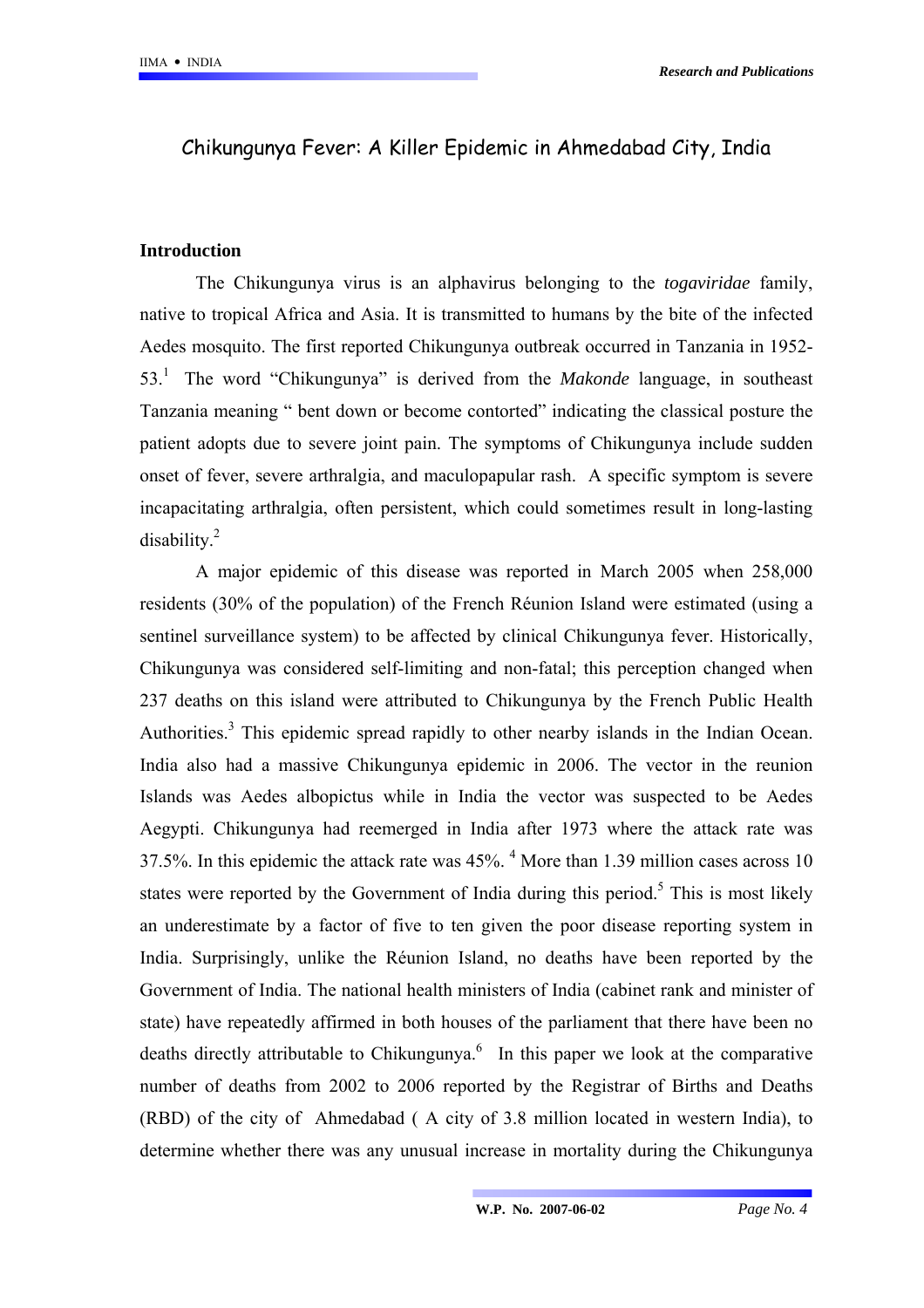epidemic. Evidence of the sharp rise in mortality in the city during the months of August-November is seen which coincides exactly with the epidemic period in Ahmedabad. We discuss policy implications of this shocking rise in mortality in Ahmedabad during Chikungunya epidemic.

## **Methods**

Data on deaths reported here is compiled by the RBD who registers all births and deaths within the city limits under the Registration of Births and Deaths Act. Deaths are registered in the city in two ways.

- i. Deaths that occur in the hospital are reported by the hospital authorities, who then provide a medical certificate of death which is then sent to the RBD officer at the city ward in which the hospital is located.
- ii. Deaths that happen at home are reported by the relatives to the local RBD officer in the ward where their home is located.

Both are compiled and sent to the RBD's Central Office and then communicated to the State Level Registrar of Birth and Death. The data on deaths reported here was provided by the Medical Officer of Health of the city as a response to queries by the municipal counselor Mr.Yousuf Saiyed as part of the city budget debate and hence is the most official data from the city.<sup>7</sup> The data obtained includes a month wise total deaths in Ahmedabad city for the years 2002-2006. The data also includes month-wise reported cases of Chikungunya for Ahmedabad city in 2006 provided by the health department.<sup>8</sup>

The average mortality rate for each month for the years 2002-2005 (pre-epidemic years) was calculated using the following formula:

# *Mortality Rate = Total number of deaths in 2002-05 X 10,000 Average Mid-Year Population for 2002-05*

The average month-wise mortality rates for 2002-2005 were then compared to the mortality rate of 2006(epidemic year). Standard statistical significance tests were performed to determine the significance of the increase in monthly mortality rates for 2006 as compared to the average mortality rates for the same month for the previous four years. Twelve pair wise comparisons were done simultaneously (one for each calendar month) between the average mortality rate for 2002-05 and the mortality rate for 2006. Hence a conservative level of significance was chose at  $\alpha \leq 0.01$  and the Bonferroni's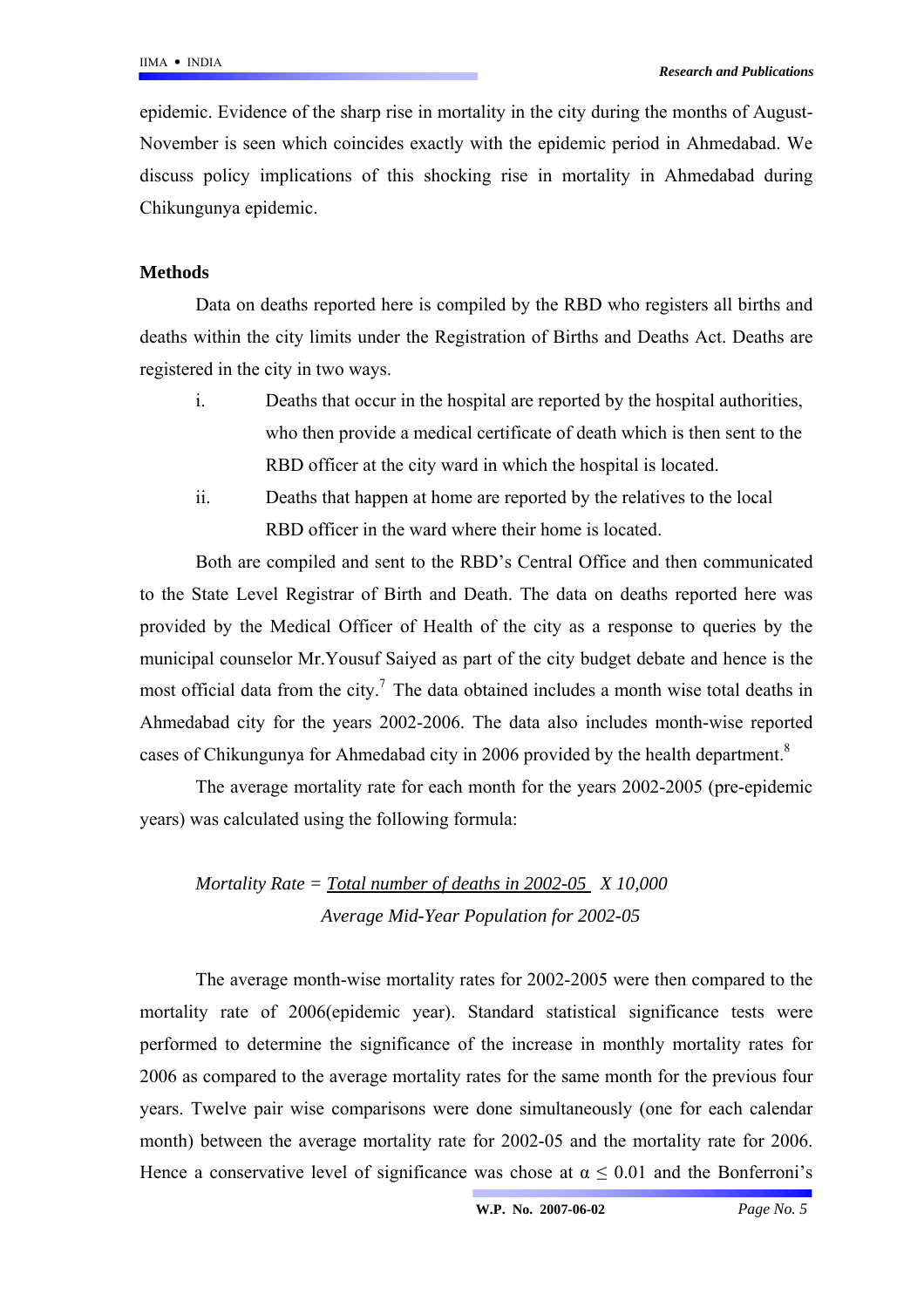method for individual comparison was used where the level of significance was taken as  $(0.01/12)$ . The corresponding z-value of 3.144 was used as the critical value. The results are summarized in Table 1.

Expected numbers of deaths for the year 2006 were calculated by multiplying the mortality rate of 2002-2005 to the estimated population of 2006. Estimate of additional deaths that occurred in 2006 was made by subtracting the actual deaths from the expected in each month of 2006. The results are summarized in Table 2.

The case fatality rate was calculated for Chikungunya in Ahmedabad using the reported data, the calculated excess mortality and corrected number of cases and deaths using various assumptions which approximate reality. Two assumptions on under reporting of cases (5 times and 10 times) were used. The excess mortality was reduced by 20% for compensating for the fact that severe cases from outside the city limits may come in the city hospitals and died thus inflating the mortality statistics of the city. This rate was then compared with the case fatality reported by French authorities for the epidemic in Reunion Island (See Table 3)

#### **Results**

Ahmedabad city reported cases of Chikungunya since April 2006. In the months of August - November 2006 the Chikungunya epidemic hit Ahmedabad hard. There were 60,777 cases of Chikungunya reported by municipal health centers and hospitals in Ahmedabad in year 2006 of these 55,593 (91.5 %) of these cases were in the months of August and September. A total of 154 samples of blood were tested for Chikungunya and 84 (54.5%) were confirmed to be Chikungunya.<sup>8</sup>

Table 1 below presents a month-wise distribution of case of Chikungunya in 2006 and month-wise average mortality rate calculated for 2002-2005 and 2006 per 10,000 population. It is clearly see from table 1 that mortality rate rose significantly months of August to November 2006 as compared to average of 2002-2005 for the same months. These were the exact months where the highest numbers of cases of Chikungunya were reported. There was a shocking 60% increase in the mortality rate of September 2006 compared to the average mortality rate of September 2002-2005. This is statistically highly significant.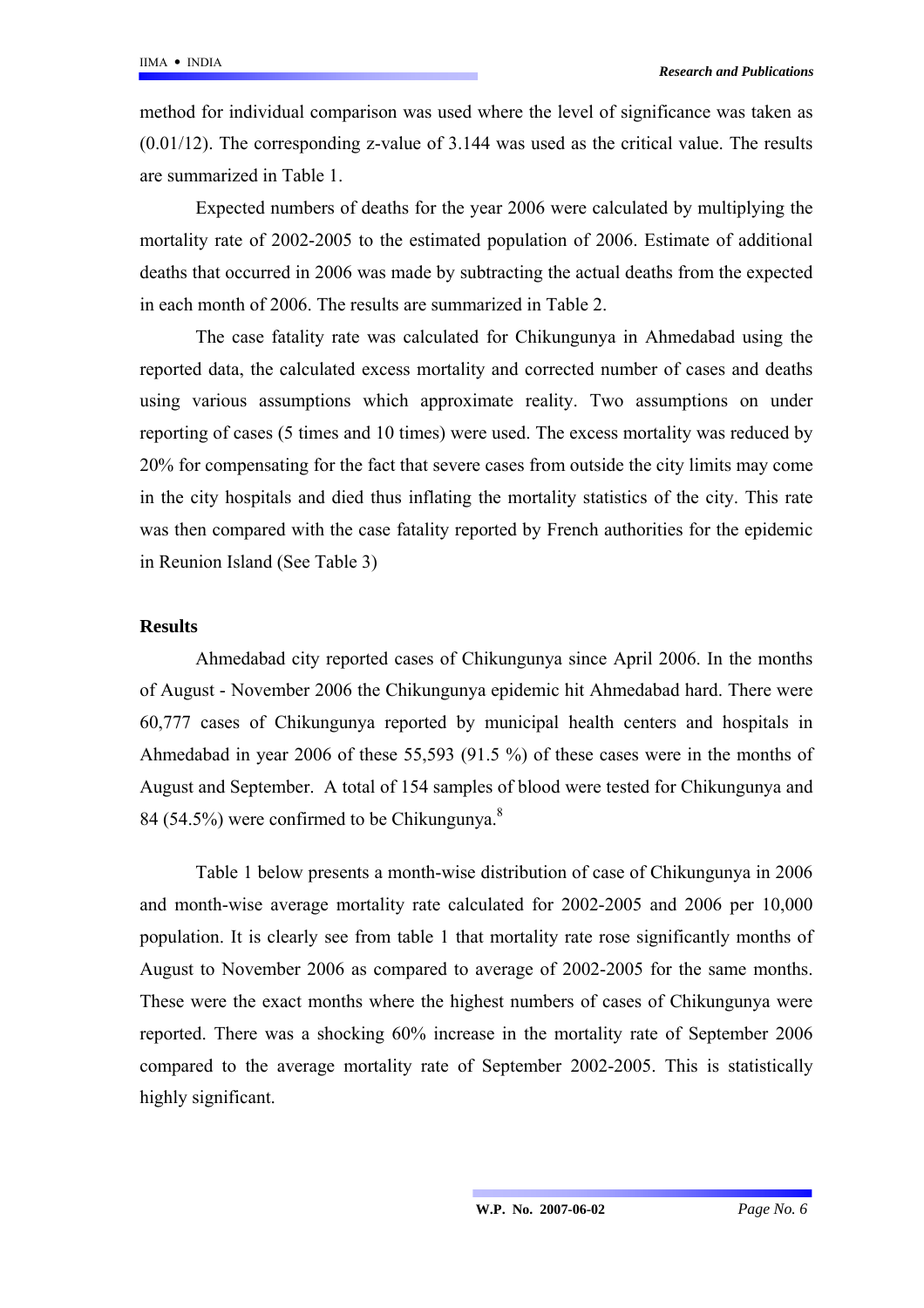|               | Reported<br>Cases of | Mortality | Actual<br>Mortality |              |         |
|---------------|----------------------|-----------|---------------------|--------------|---------|
|               | Chikungunya          | Rate per  | Rate per            | % increase   |         |
|               | 2006                 | 10,000    | 10,000              | in mortality |         |
| <b>Months</b> |                      | 2002-05   | 2006                | rate         | z-value |
| January       | 0                    | 6.19      | 6.55                | 5.84         | 1.99    |
| February      | 0                    | 5.56      | 5.70                | 2.51         | 0.81    |
| March         | 0                    | 5.76      | 5.98                | 3.80         | 1.25    |
| April         | 434                  | 5.75      | 5.50                | $-4.19$      | $-1.39$ |
| May           | 141                  | 6.16      | 6.43                | 4.31         | 1.47    |
| June          | 31                   | 5.80      | 5.52                | -4.82        | $-1.61$ |
| July          | 184                  | 5.50      | 5.81                | 5.61         | 1.81    |
| August #      | 28233                | 6.08      | 7.53                | 23.89*       | 7.93    |
| September#    | 27360                | 6.40      | 10.21               | 59.57*       | 19.61   |
| October#      | 3555                 | 5.92      | 7.99                | 34.96*       | 11.33   |
| November #    | 539                  | 6.27      | 6.91                | $10.10*$     | 3.46    |
| December      | 300                  | 6.54      | 6.50                | $-0.73$      | $-0.26$ |

## **Table 1: Month-wise Chikungunya cases and mortality rate of 2002-05 and 2006, Ahmedabad city, India**

\*Significant at  $\alpha$ =0.01

 **#** Months in which Chikungunya epidemic was at its peak.

| <b>Months</b> | <b>Expected Deaths 2006</b> | Actual Deaths 2006 | <b>Excess Deaths</b> |
|---------------|-----------------------------|--------------------|----------------------|
| January       | 2418                        | 2559               | 141                  |
| February      | 2173                        | 2227               | 54                   |
| March         | 2251                        | 2337               | 86                   |
| April         | 2244                        | 2150               | $-94$                |
| May           | 2406                        | 2510               | 104                  |
| June          | 2265                        | 2156               | $-109$               |
| July          | 2149                        | 2270               | 121                  |
| August        | 2375                        | 2942               | 567                  |
| September     | 2500                        | 3989               | 1489                 |
| October       | 2313                        | 3121               | 808                  |
| November      | 2450                        | 2698               | 248                  |
| December      | 2556                        | 2537               | $-19$                |
| Total         | 28100                       | 31496              | 3396                 |

### **Table 2: Month-wise actual death registered, expected deaths and excess deaths in Ahmedabad city in 2006 (epidemic year)**

Note: Expected deaths in 2006 calculated based on average month-specific mortality for 2002-2005

As seen in table 2 in the city of Ahmedabad there were a total of 31,496 deaths registered in 2006 compared to 28,100 expected deaths for the same year based on average mortality for last 4 years. Thus, in 2006 there were a total of 3,396 additional deaths registered in the city as compared to the expected deaths for 2006. The month-wise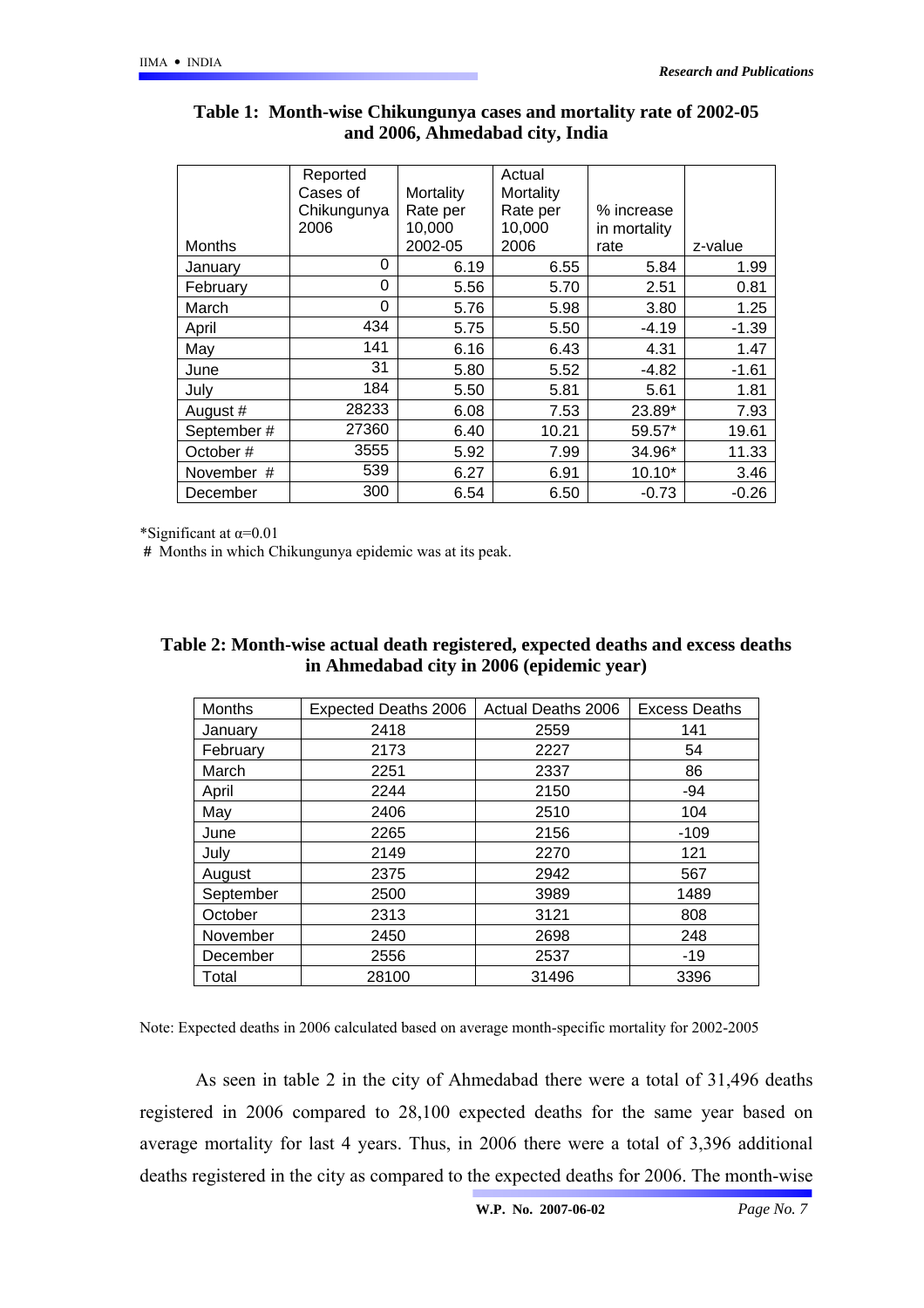distribution of the actual deaths in 2006 as compared to the expected deaths shows that there was a rapid and clear rise in deaths registered from August 2006 to November 2006. In these five months there were 3,112 additional deaths (91.6% of total additional deaths for 2006) as compared to the expected deaths for the same months for the previous 4 years. The excess mortality peaked in September 2006 when there were about 1,489 additional deaths (43.8% of total additional deaths for 2006) as compared to the expected deaths for September.



**Figure 1: Month-wise total deaths reported in Ahmedabad city for the years 2002-2006 showing shocking increase in mortality in 2006** 

The graph of the total month wise deaths for the year 2002 to 2006 shows a significant peak in deaths registered in September 2006 (Figure 1)

**W.P. No. 2007-06-02** *Page No. 8*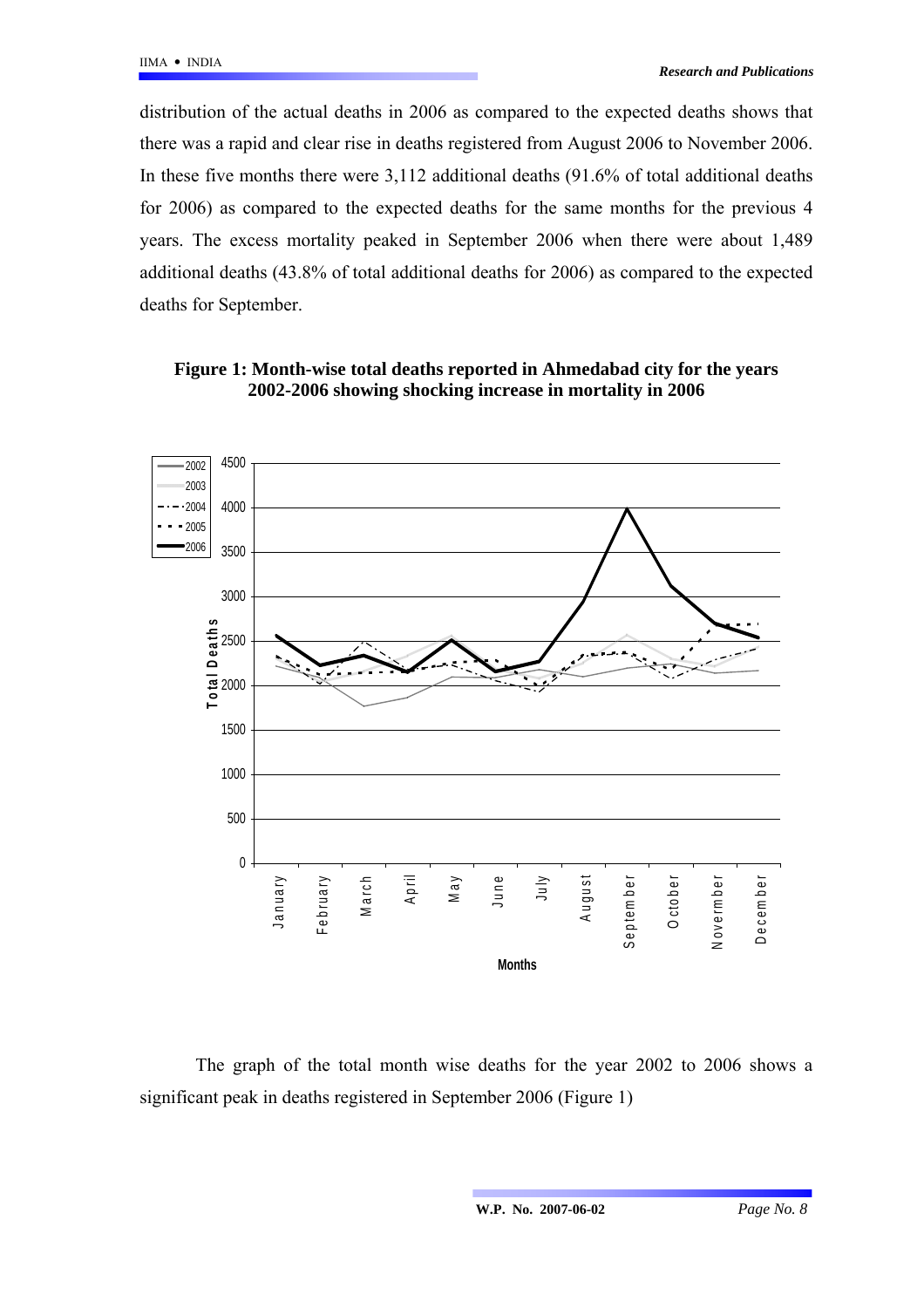## **Figure 2: Month-wise Chikungunya Cases (divided by 5) and expected deaths and reported deaths for year 2006 in Ahmedabad city**



**Actual Deaths, Expected Deaths and monthwise Chikungunya cases (2006) in AMC limits**

To see the temporal relationship between the Chikungunya cases and the mortality rise in 2006 as compared to expected mortality all three were plotted on the same graph (see figure 2). It can be clearly seen that there is a peak in the Chikungunya cases in August- September which also coincides with the peak in the actual deaths in 2006. This provides very strong epidemiological evidence that the deaths are due to the Chikungunya epidemic, as there was not other reason in these months in the city which could have lead to such rise in mortality.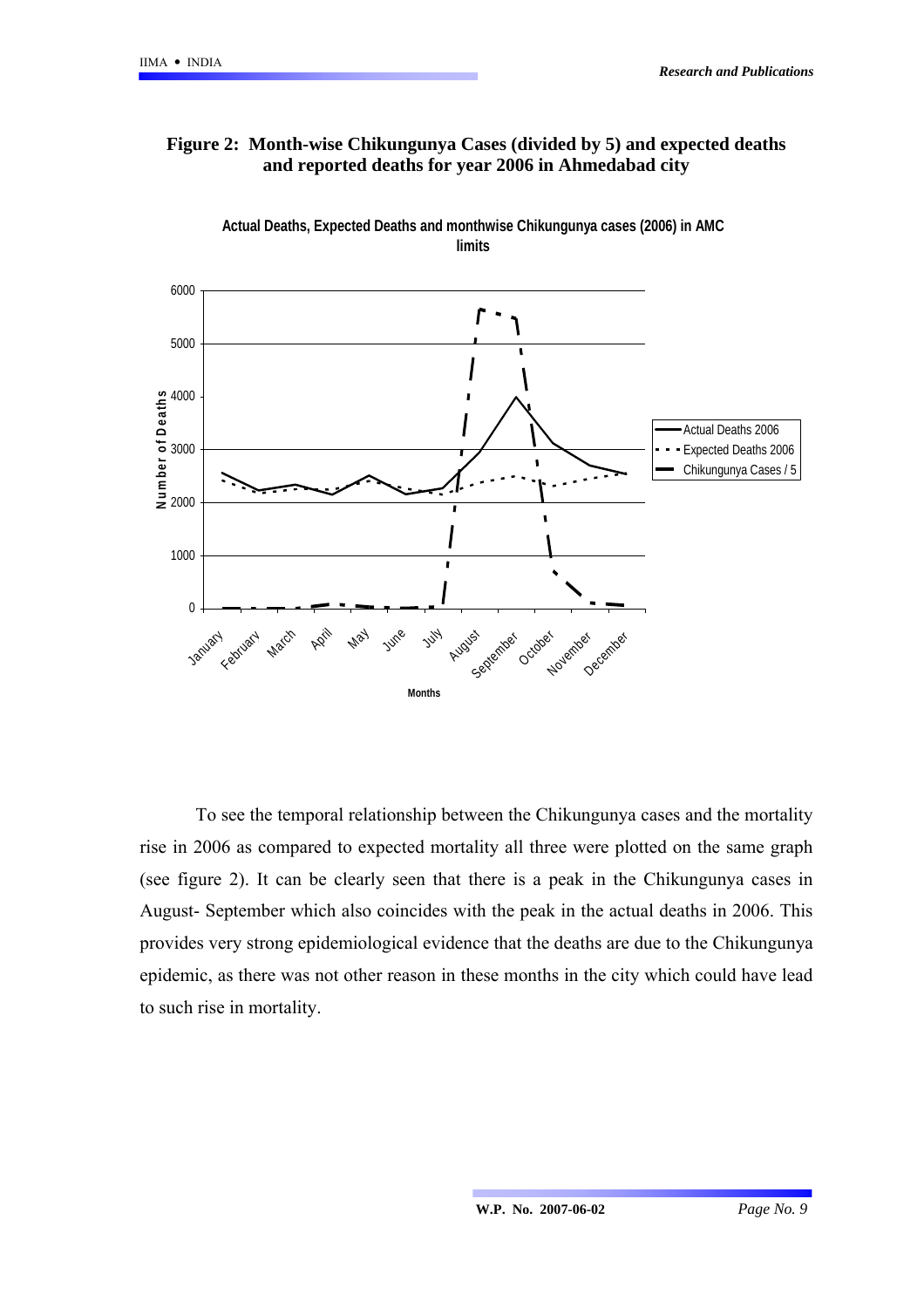| Country / city                    | <b>Number of</b><br>Chikungunya<br>Cases reported or<br>(estimated) | Number of<br><b>Reported Deaths/</b><br>(calculated<br>excess mortality) | <b>Case Fatality</b><br>Rate per 1000<br>cases |
|-----------------------------------|---------------------------------------------------------------------|--------------------------------------------------------------------------|------------------------------------------------|
| Reunion Island (French Territory) | $258,000^1$                                                         | 237                                                                      | 0.92                                           |
| Ahmedabad City - reported         | 60,777                                                              | 10                                                                       | 0.16                                           |
| Ahmedabad City - reported         | 60,777 <sup>2</sup>                                                 | $(3112)^3$                                                               | 51.20                                          |
| Ahmedabad City - reported         | 60,777                                                              | $(2490)^4$                                                               | 40.97                                          |
| Ahmedabad City - Assuming 5       |                                                                     |                                                                          |                                                |
| times more cases than reported    | (303,885)                                                           | (2490)                                                                   | 8.19                                           |
| Ahmedabad city - Assuming 10      |                                                                     |                                                                          |                                                |
| times more cases than reported    | (607,777)                                                           | (2490)                                                                   | 4.10                                           |

### **Table 3: Reported cases, deaths, excess mortality and case fatality rates of suspected Chikungunya in Reunion Island and Ahmedabad city under various assumptions.**

Note: The population of Reunion Island about 770,000. Population of Ahmedabad city 3.8 million.

Estimated cases reported in the Reunion Island through a sentinel surveillance system.

 $2$  Cases reported by the Ahmedabad Municipal Health Officer

<sup>3</sup> Excess deaths from the months of August-November all attributed to Chikungunya

<sup>4</sup>Reducing the number of excess deaths in the months of August-November by 20% to eliminate inflated numbers due to deaths of non-residents.

Table 3 shows case fatality in Ahmedabad under various assumptions as compared to that in Reunion Island. This table shows that data of Municipal Corporation, which has recently and reluctantly reported only 10 deaths due to Chikungunya, gives a very low case fatality of 0.16 per 1000 cases. This is 5.75 times lower than the case fatality reported by French public health authorities in the epidemic in Reunion Island. But if we assume that most of the additional deaths during the peak epidemic (August-November) are due to Chikungunya then the case fatality of Chikungunya in Ahmedabad city works out to be much higher (51.2 per 1000 cases) than reported in Reunion Island, which is a French territory (0.92 per 1000 cases). The more realistic case fatality works out to be about  $4.1 - 8.2$  per 1000 in Ahmedabad using an assumption of ten times or five times more cases than reported and 20 percent reduction in additional mortality due to immigration of fatal cases in the city from surrounding rural areas (see last row of table 3).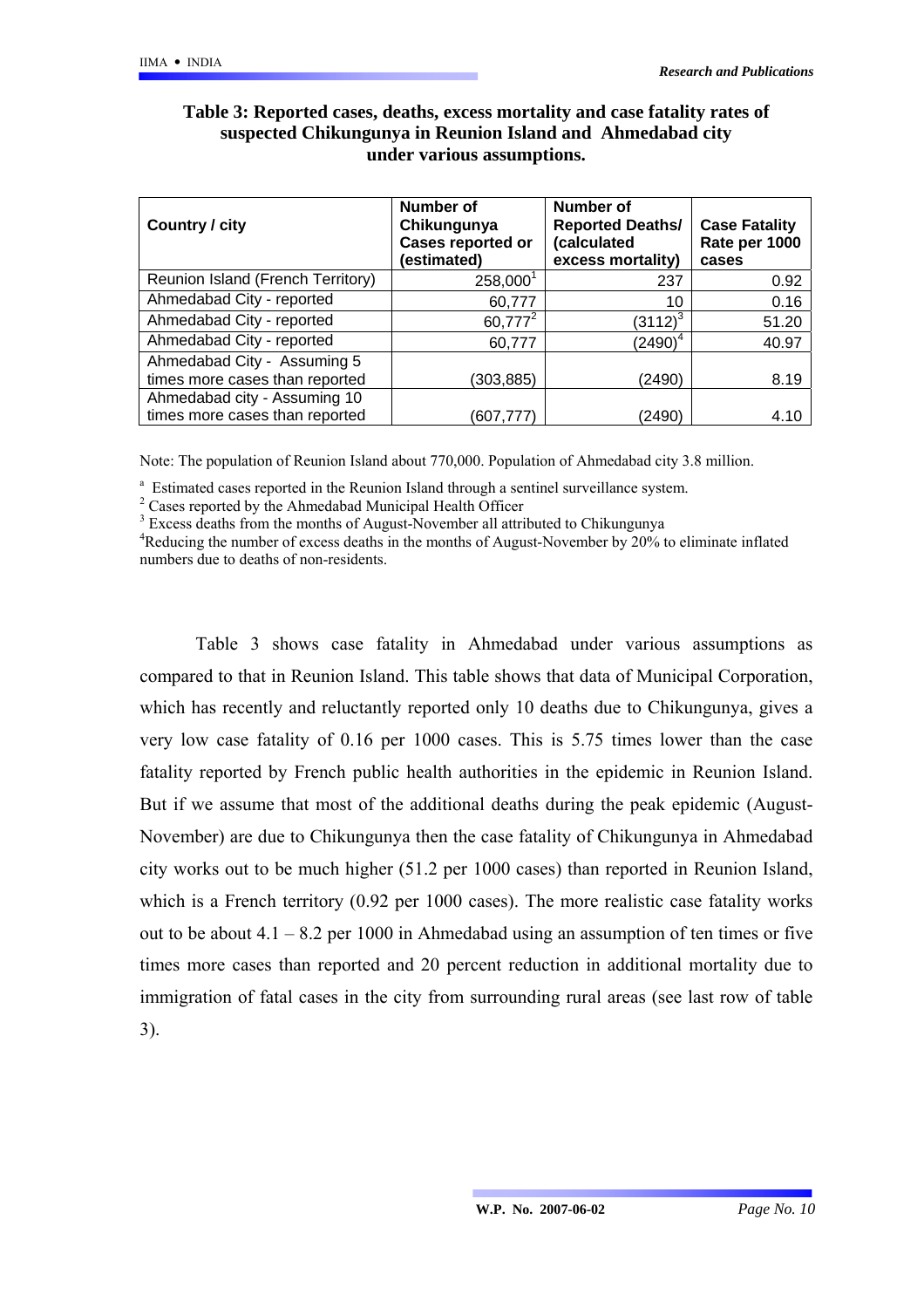#### **Discussion**

The analysis of the data reported by AMC shows that the mortality rate of the city of Ahmedabad increased substantially in 2006 compared to the previous four years. 3396 excess deaths occurred in 2006 compared to the expected deaths. A significant increase in the deaths reported in city of Ahmedabad was in the months of August to November 2006. There was a total of 3112 excess death in these months alone. The reported Chikungunya cases also show a peak in the months of August and September which clearly coincides temporally with the peak in mortality rise in the city. There was no major adverse event or epidemic in the city in 2006 in these months, other than the Chikungunya epidemic. There were heavier rains in July and August 2006 as compared to 2005. The excess deaths peaked in September when the monsoon had ended and increased mortality continued in October and November when there were no rains. Hence additional mortality cannot be explained by the heavier rains in 2006. The rise in mortality is mainly in older population (above 50 years) and not in the younger population where one would expect monsoon related diarrhoeal diseases. Hence, epidemiological evidence shows that the Chikungunya epidemic could be the only explanation responsible for the huge excess in of deaths in Ahmedabad in August to November 2006.

Table 3 shows that under various assumptions the case fatality rate (CFR) is much higher in Ahmedabad as compared to Reunion Island. This was expected because Ahmedabad city is economically much poorer and its health system not as well developed as compared to the French Réunion Island. Our analysis indicates that if one wants to calculate the total deaths in India attributable to Chikungunya, one has to use much higher case fatality rate than in Reunion Island. If the city of Ahmedabad had so much excess mortality (and a higher CFR than Réunion Island), the situation of mortality in other smaller towns and rural areas where the epidemic spread, may be even worse, given the poorer access and quality of health services compared to Ahmedabad which is a major city. With limited reported case data from India and mortality rate from Reunion Island (0.9 per 1000 cases) we had estimated that India would have had any where between about 1200 to 19,000 deaths due to the Chikungunya epidemic depending on the assumptions used – most conservative or realistic. With these high case fatality rates (4.10 or 8.19 per 1000 cases) from Ahmedabad we estimate that total deaths due to Chikungunya in whole of India should be about 26,650-53,235 assuming 6.5 million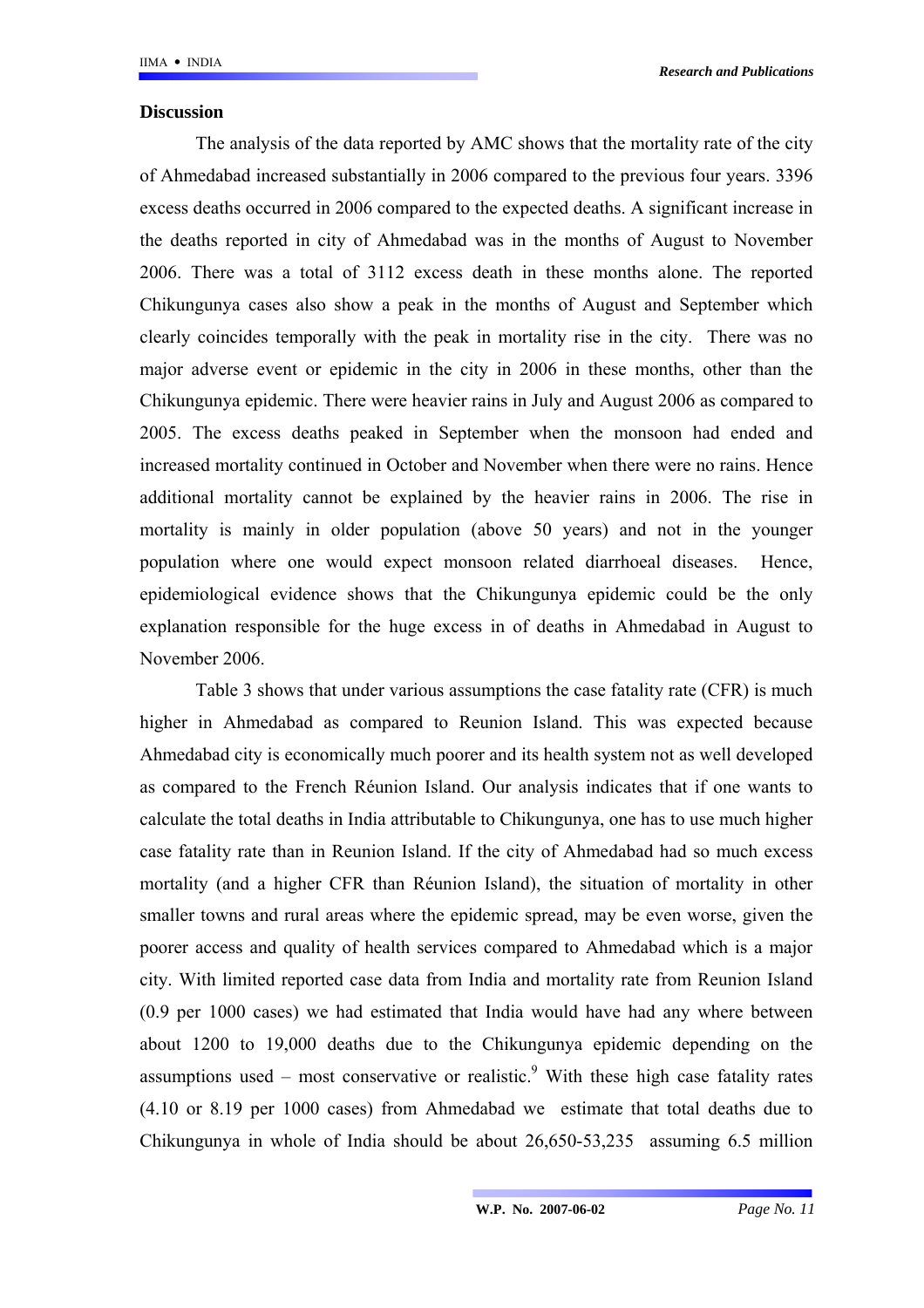cases (five times more than the 1.3 million cases reported by government of India). This shows that the epidemic must have had devastating impact on the communities.

Unfortunately mortality data in Ahmedabad is not routinely analyzed according to the cause of death or by permanent residence status. The number of deaths registered by the Registrar of Birth and Deaths of Ahmedabad city includes deaths at home as well as in hospitals of the city. Given that Ahmedabad has many hospitals, patients coming from surrounding rural areas and dying in the city hospitals could have lead to some excess death reporting in the city during the epidemic. The death reporting system by AMC does not separate the deaths of Ahmedabad residents from non-residents. However this problem is not only in the year 2006 but has also been present in the previous years (2002-2005). The review of deaths registered in rural areas of Ahmedabad districts (outside city limits) show no major decline during the epidemic months of 2006 as compared to the previous years. Hence, the increase in numbers of deaths due to the migration of sick patients cannot explain this major rise in mortality in 2006 even thought this may have contributed to some of the rise.

In spite of this increase in mortality rates in the city the health department of the city recently reported only 10 deaths due to Chikungunya. These are the cases where blood test confirmed Chikungunya. They have not reported any deaths due to "suspected Chikungunya". Thus trying to minimize the adverse publicity due to the epidemic.

An excess in total mortality has also been reported in the Chikungunya epidemic in Reunion Island during February-April  $2006$ <sup>10</sup> This is very similar to the pattern of mortality rise we have reported in Ahmedabad in this paper. The age distribution of deaths in Ahmedabad shows that most of the excess deaths are in the age group of 50 years and above. This may be due to the fact that this virus proves more deadly in older people who may have some preexisting disease or weak immune and other body defence mechanisms. A similar increase in deaths in the elderly population was seen during the heat wave in France in  $2003$ .<sup>11</sup> This increase in mortality was detected by French authorities immediately and actions were taken to prevent further deaths. On the other hand Indian authorities have not paid much attention to mortality increase during the Chikungunya, hence the possibility of preventing deaths was perhaps lost.

In India the general system of reporting deaths, its compilation and analysis of cause is very poor. It is poorer than what existing 300 years ago in London in the form of 'Bills of Mortality'. Rather than investigating the mortality rise in Ahmedabad, Gujarat or other states the government of India has declared repeatedly in the parliament that "there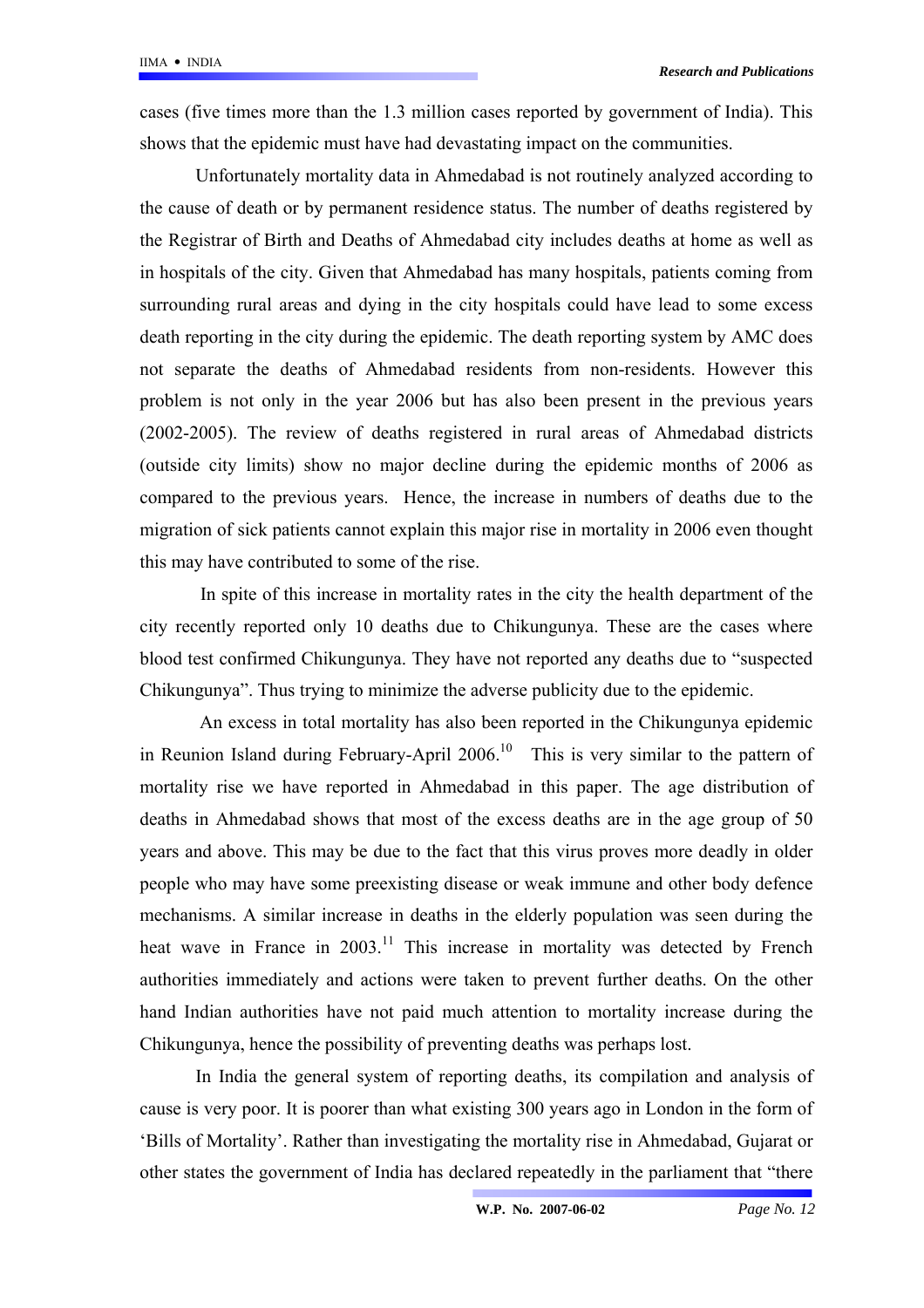are no deaths directly attributable to Chikungunya" in the whole country.<sup>5</sup> The government of India's web site continues to show "zero deaths" in spite of 1.39 million cases of Chikungunya.<sup>4</sup> Recently the Municipal Health Officer of Ahmedabad has reported only 10 deaths out of  $60,777$  suspected Chikungunya cases.<sup>8</sup> It is surprising that even these 10 deaths have not been reflected on the central government's epidemic information.5 This shows lack of seriousness about epidemic investigation and death reporting.

No systematic or comprehensive investigation of deaths in relation to this epidemic has been carried out by the authorities before declaring the absence of deaths due to Chikungunya in the parliament. Unfortunately, in spite of repeated requests to the government no such data seem to be collected and published for any other towns or cities of Gujarat state or any state of India where this epidemic was reported. No in-depth investigation has been carried out on mortality & morbidity due to this epidemic nor was any committee/commission appointed to investigate at national or state level. The various national institutes which investigated some epidemics or outbreaks did not study the mortality due to Chikungunya. Even WHO seems to have neglected the mortality related to the epidemic. Further detailed investigation on the cause of excess deaths is urgently needed for dealing with future epidemics of Chikungunya in a better way.

#### **Conclusion**

There has been a significant rise in gross mortality in Ahmedabad city during the months of August to November 2006 (when the Chikungunya epidemic was raging in the city) compared to previous months in 2006 and same months of last 4 years. The highest number of Chikungunya cases was also reported in August and September. Thus there is strong epidemiological evidence to believe that the rise in mortality was due to the Chikungunya epidemic and no other cause. This epidemic seems to be responsible for abut 3,112 additional deaths during August-November 2006. Clearly the Chikungunya epidemic in Ahmedabad was deadly with a possible case fatality of  $4.1 - 8.2$  per 1000 cases. These case fatality applied to total estimated cases in India would lead to an estimated 26,650 to 53,235 death due to this epidemic in India in 2006. The mortality data from Ahmedabad gives further support to the observations of other researchers that this virus may have recently mutated and become much more dangerous than reported previously.<sup>12</sup> The policy implication of our findings is that the National and International Public Health authorities must take the Chikungunya virus very seriously and urgently

**W.P. No. 2007-06-02** *Page No. 13*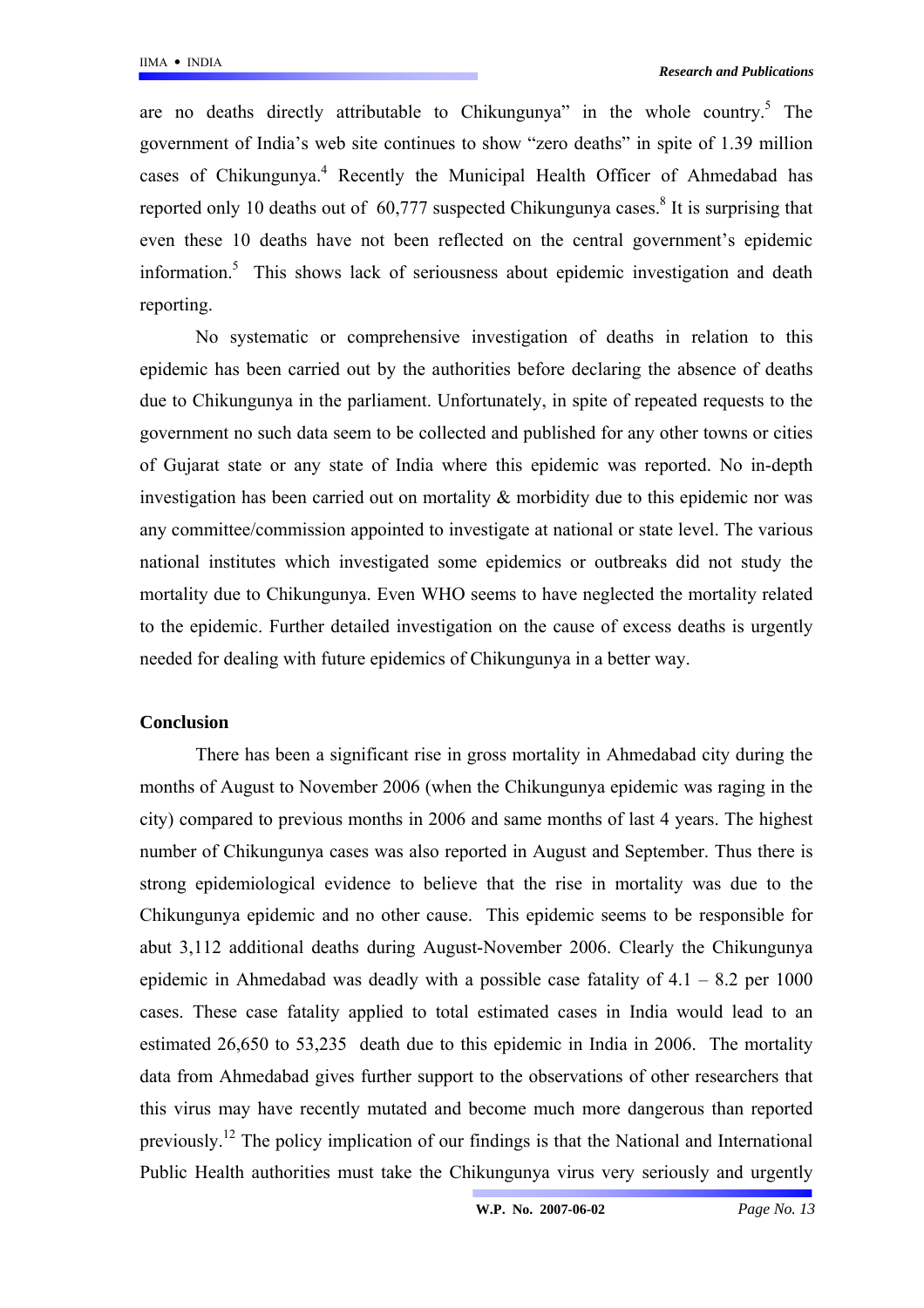investigate the recent epidemics and their mortality in various parts of India and other countries. The morbidity and mortality due to these epidemics must be documented rather than dismissing the disease as a non-fatal one base on past experience. There is a very urgent need to strengthen national and international public health capacities; especially epidemic documentation, mortality analysis, and cause of death reporting which will help detect such epidemics more quickly. If we do not learn from this epidemic much more severe epidemics may occur due to re-emerging infections such as Chikungunya, Dengue, Bird flu or SARS.

### **What this paper adds:**

Chikungunya was considered to be a non-fatal Arbovirus transmitted by the bite of the Aedes mosquito. However 237 deaths in the 2005 Chikungunya epidemic in the Réunion Islands of France changed this perception.

This study provides strong epidemiological evidence that there were 3112 excess deaths during the Chikungunya epidemic months in Ahmedabad which could be due to Chikungunya. Thus, providing evidence that this virus may have mutated and become more virulent. This paper calls for urgent attention to improve public health system in India and developing world.